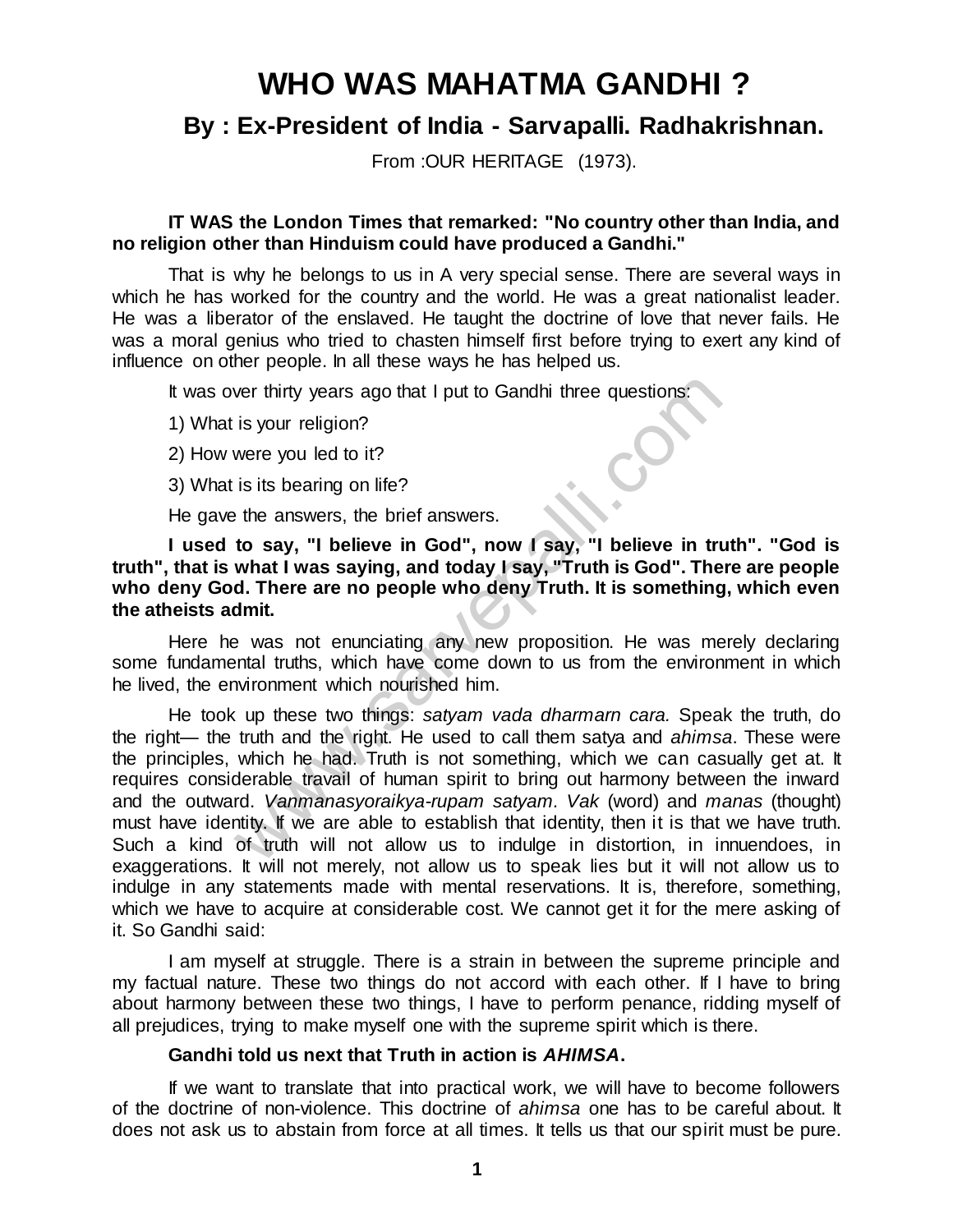The *Yoga Sutra* says: *ahimsa pratisthayam tat sannidhau vaira-tyagah*. In the presence of *ahimsa* there is a renunciation of hatred, *vaira tyaga*. It is abstention from ill-will towards any creature in this world. That is what we are called upon to adopt. We must control our passions, control our appetites, bear no ill-will to any human being, any creature on earth. Such things have been said by other religions, by other thinkers also. Kant has put it thus: "Treat humanity in your own person and in every other person as an end in itself and not a mere means."

For Schweitzer, "reverence for life should be the principle which we should adopt." These are all different ways of expressing the one fundamental truth which we have formulated times without number but which we have not been able to follow in our daily life.

When Gandhi talks about *ahimsa,* he means by it that we must overcome evil. Restrain evil by love. If we cannot do it, restrain it by force. That is what the *Mahabharata* says, *sastrad api sastrad api,* either by means of the traditions of our country or by means of weapons, etc. Gandhi himself said that both these should be regarded as honorable ways.

We should try to do our utmost to adopt the principle of non-violence. But if we are unable to overcome evil, if we are not able to put an end to it, we must not allow the world to be deluged by hatred, by fear, etc. Get rid of the feeling of hatred. Hatred is something which deflects our thinking, which makes our conscience subordinate to an ideology. It does not allow us to look upon the things which are good to us in a straightforward way. So, we must rid our mind of every kind of hatred. Unless we do it, we cannot be regarded as true devotees of ahimsa. It is not abstention from force, but it is abstinence from hatred, from ill-will etc. says, sastrative aprisastrative april. Then it by metallis of the tramenas of weapons, etc. Gandhi himself said that both the musion orable ways.<br>
uld try to do our utmost to adopt the principle of non-viole<br>
by wercome ev

That is how he put it, more or less, in The traditions of our country. We have it in the Bhagavad Gita. We have it said there that when Arjuna tried to avoid battle, when he tried to get out of it, Krsna was telling him:

# *ksudram hirdaya daurbalyam tyaktvo'ttistha pararntapa*

Anyway, Gandhi himself had been slowly moving from toleration of violence, to abstention from hatred; but when he saw that the world was developing these great weapons, the nuclear weapons, which gave us no alternatives and which posed before us these two courses of destruction or survival, he said, "If we want to survive, we have to repudiate violence altogether." He was experimenting all his life with this method and gave to us this idea that we should repudiate war altogether.

If today the great nuclear powers are facing each other, but have not brought about a holocaust this stalemate is due to two things, an instinctive attachment to survival and a healthy reaction against mass suicide. But this cannot go on indefinitely. Unless we are able to create in our own nature, make changes in the spirit, we will not be able to avoid a nuclear catastrophe. This kind of stalemate based on terror, based on fear, cannot go on. So it is that these great powers are thinking of adopting some other methods than the method of a mere balance of terror; and Gandhi's philosophy, his message, is of supreme relevance to us at the present moment and what we should do is, whether it is in our own life or outside, to work for those principles.

Gandhi felt that *ahimsa* meant *sarvodaya*, the awakening of all. There should not be any political domination. When he saw the pain, degradation and want from which this country was suffering, he said, "I must fight this system, I must get rid of it", and so he did it. He said: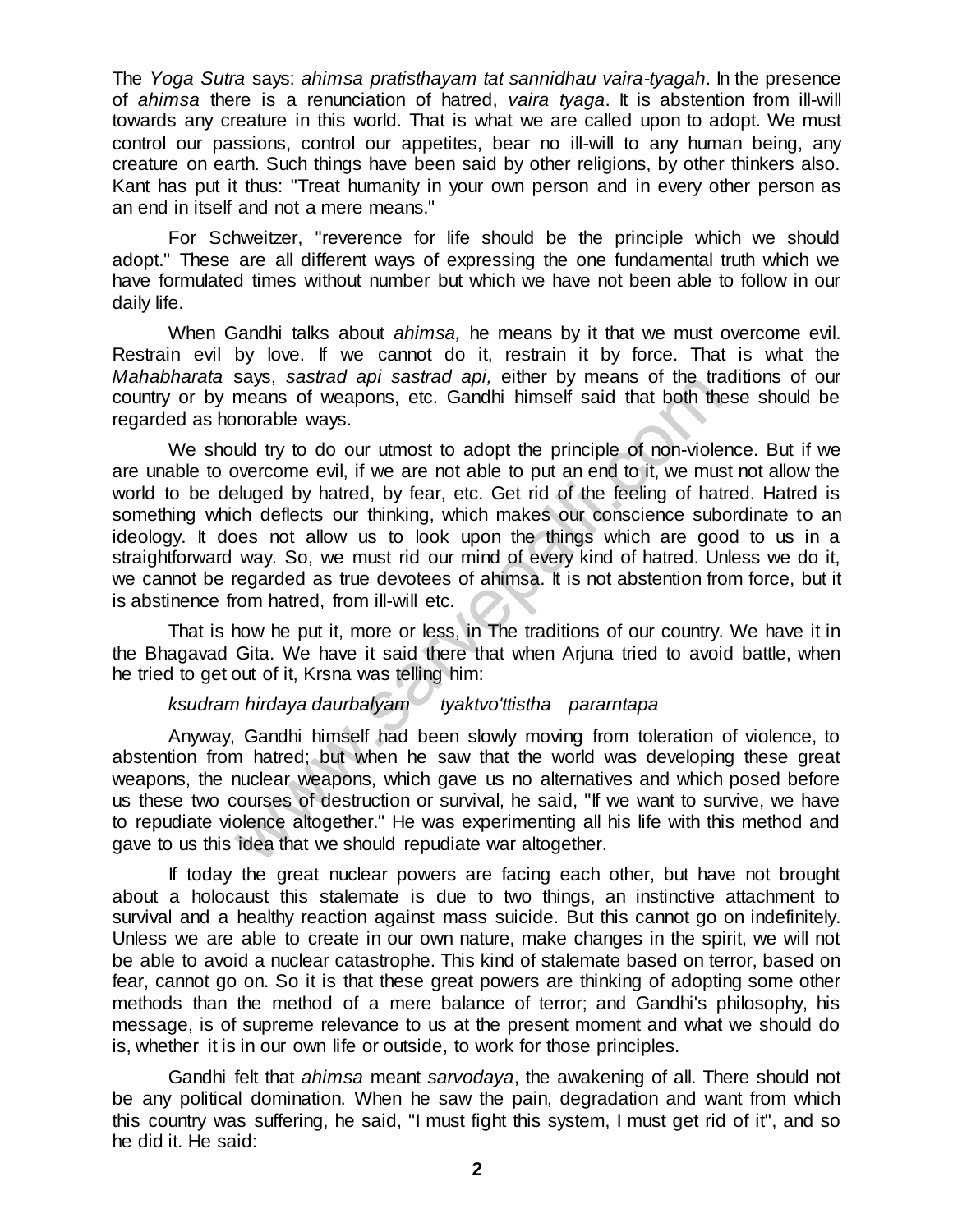"A fallen and prostrate India will not be of any help to herself or to the world. A free and en lightened India can be of help to herself and to the world.

#### And he added:

"I want my country to be free so that one day, if necessary, she may die for the sake of humanity."

Within the country itself Gandhi felt that we were doing things which were repugnant to one's conscience. We were treating human beings as below any kind of dignity. These things we are paying for and, therefore, he looked upon untouchability as a curse and he said, "So long as it is there in any Hindu's heart, I disdain to be a Hindu." Similarly, he said:

#### **"So long as a few individuals hold in the hollow of their hands the destiny of millions of people it is an artificial, unnatural, uncivilized kind of existence and we must try to get rid of them all."**

So, social discrimination should go, economic disparity should disappear, political domination should go. These things he fought for, so far as our country was concerned, and he fought for them from the point of view of pure nonviolence. *Ahimsa me*ans an awakening of all, welfare of all, *sarvoday* as he called it. His whole life was dedicated to this because he was fighting with himself all the time. He was very humble. He never laid claims to righteousness or any kind of infallibility. He listened with patience to the views that other people gave him and never did he lose his temper with such people. It is that kind of patience that can win in this world today. We are still not in the high day, not in the noon, of our civilization. ial discrimation should go, economic disparity should disaty<br>and discrimation should go, economic disparity should disaty<br>for them from the point of view of pure nonviolence. Ahin<br>all, welfare of all, sarvoday as he called

We are in the very early hours of the morning of human history. We have yet a long way to go and if we adopt this principle sincerely, seriously and systematically, we can make this world into a better world.

Patriotism, he said is not final. It has its limits. "I will not hurt Germany or England for the sake of serving my country. That kind of narrowness, that kind of selfish patriotism would be unworthy of a truly civilized human being."

He gave us his vision, his passion and his expression, to awaken us all to a sense of our own dignity, a sense of our honor, to make us feel that we are unworthy to be called human beings if we believe in brute force. Whatever may be the cause—the extreme squalor, abject poverty or national prestige—these things may be there but if they seduce us into paths of violence, we will be doing something which is wrong. Even if, we are unable to follow those principles, we must admit their validity, their supreme relevance.

#### **Gandhiji's message is of a universal quality. He belongs to the race of prophets whose words may not be accepted by their generations but will be accepted by those that follow."**

We call Gandhiji "Father of the Nation" and what is it that we have acquired from him? We have been adopting for centuries the retaliatory view of life. *Satham prati sathyam:* to the wicked, be wicked. His amendment was, *Satham pratyapi satyam.* Even to, the wicked be just, be loving. He tried to displace the retaliatory view of life, "an eye for an eye, a tooth for a tooth", by love even for our enemies. When people asked him to adopt the usual methods of cunning and deceit to gain the freedom of the country, his answer was: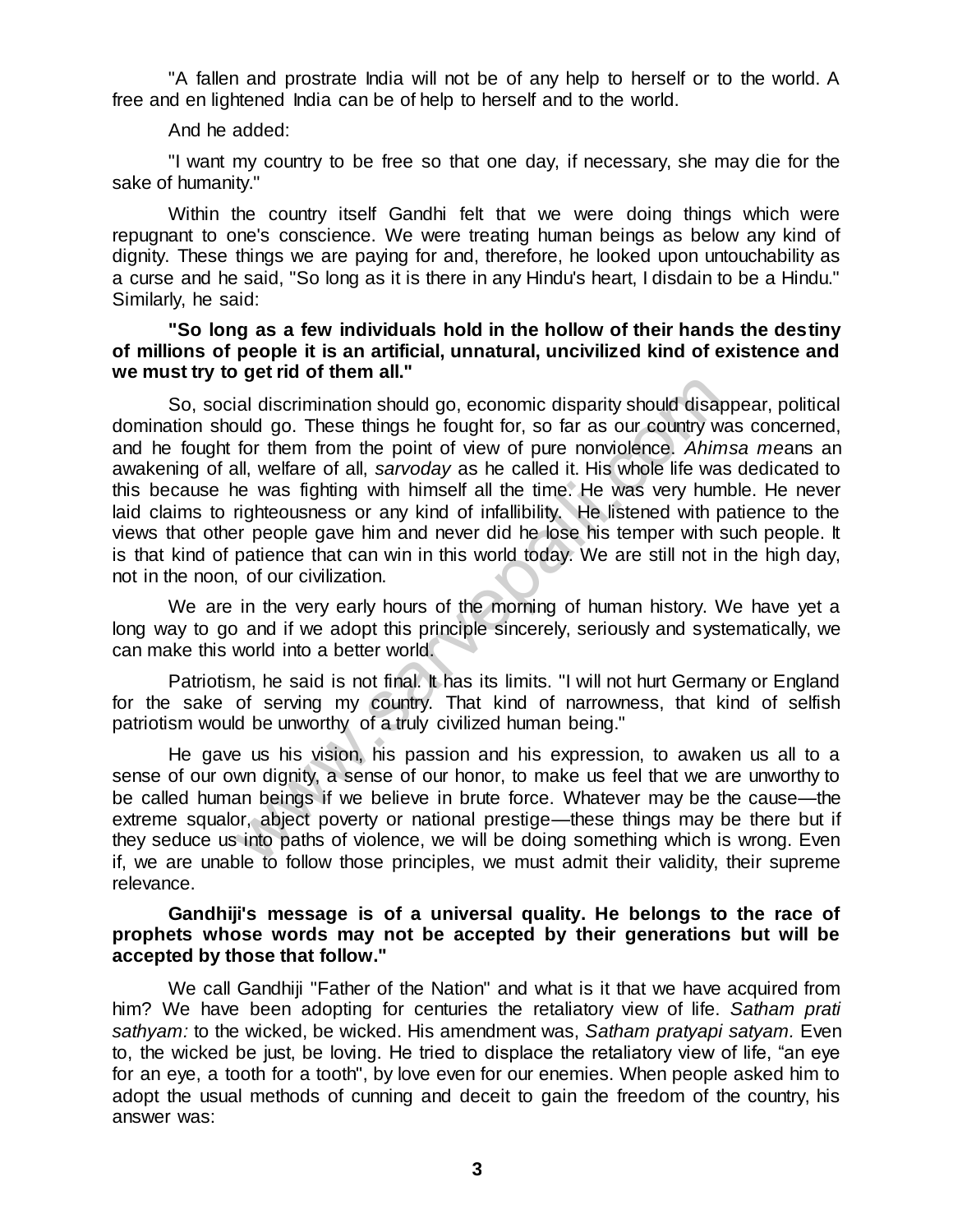"Let my country go under; I do not want it to survive by means of deceit and cunning."

For him, more than freedom, truth and nonviolence were his breath. He wanted to stand for those: and by adopting those ideals he was sure the country would not go under, but he was prepared to take the risk and say, let the country go under. Another thing he said was:

"I don't wish to live in this world if it does not become united. If there is not the unity of the world on the basis of humanity, I do not wish to live in it."

Well, if he is the Father of the Nation, these are things which we will have to remember. Remember, even to the wicked we have to be truthful and loving. We should not gain even the greatest ends by wrong means and we must work for the building up of a world of humanity.

**Gandhi's life has become an idea in the minds of men. It is the hope for humanity, an inspiration for its future. The memory of his life and work is precious to mankind.** 

**In these days of doubt and uncertainty, when young men and women all over the world are losing their faith and turning to new fangled ideas, it is best to remember that Gandhi is the greatest revolutionary we have had in recent times.** 

Verbal violence in legislatures or physical violence in the streets will only retard the progress of the great social revolution which Gandhi started.

It is necessary for us to remember what Gandhi stood for, individually, nationally and internationally. **He was essentially a religious man,** religion meaning for him an unceasing search for truth and a consistent practice of love. inspiration for its future. The memory of his life<br>inspiration for its future. The memory of his life<br>ankind.<br>e days of doubt and uncertainty, when young men ar<br>d are losing their faith and turning to new fangled ideas<br>it

*satyam, jnanam", anantam brahma.* The Mundaka Upanisad says:

*satyam eva jayate nantram* 

*satyena pantha vitato deva-yanah* 

*yenakramanty rsayo hy apta-kama* 

*yatra tat satyasya pararnam nidhanam-* 

 $\blacksquare$  -- III-1-6.

"Truth alone conquers, not untruth. By truth is laid out the path leading to the gods, by which the sages who have their desires fulfilled travel to where that supreme abode of truth is.

**Jesus says**. "Ye shall know the truth and the truth shall make you free." (John,  $VIII-32$ ).

The power of thought is essential for the understanding of Reality. Thought which goes deep enough ends in insight. Reason takes us to something deeper than reason, to the power and profundity of the human spirit.

It is not necessary for us to tread the path of decline right to the end, for he who has faith in the power of the human spirit believes in the future of mankind.

We cannot attain truth unless we pass through a spiritual travail. Self-suffering is the Way to it.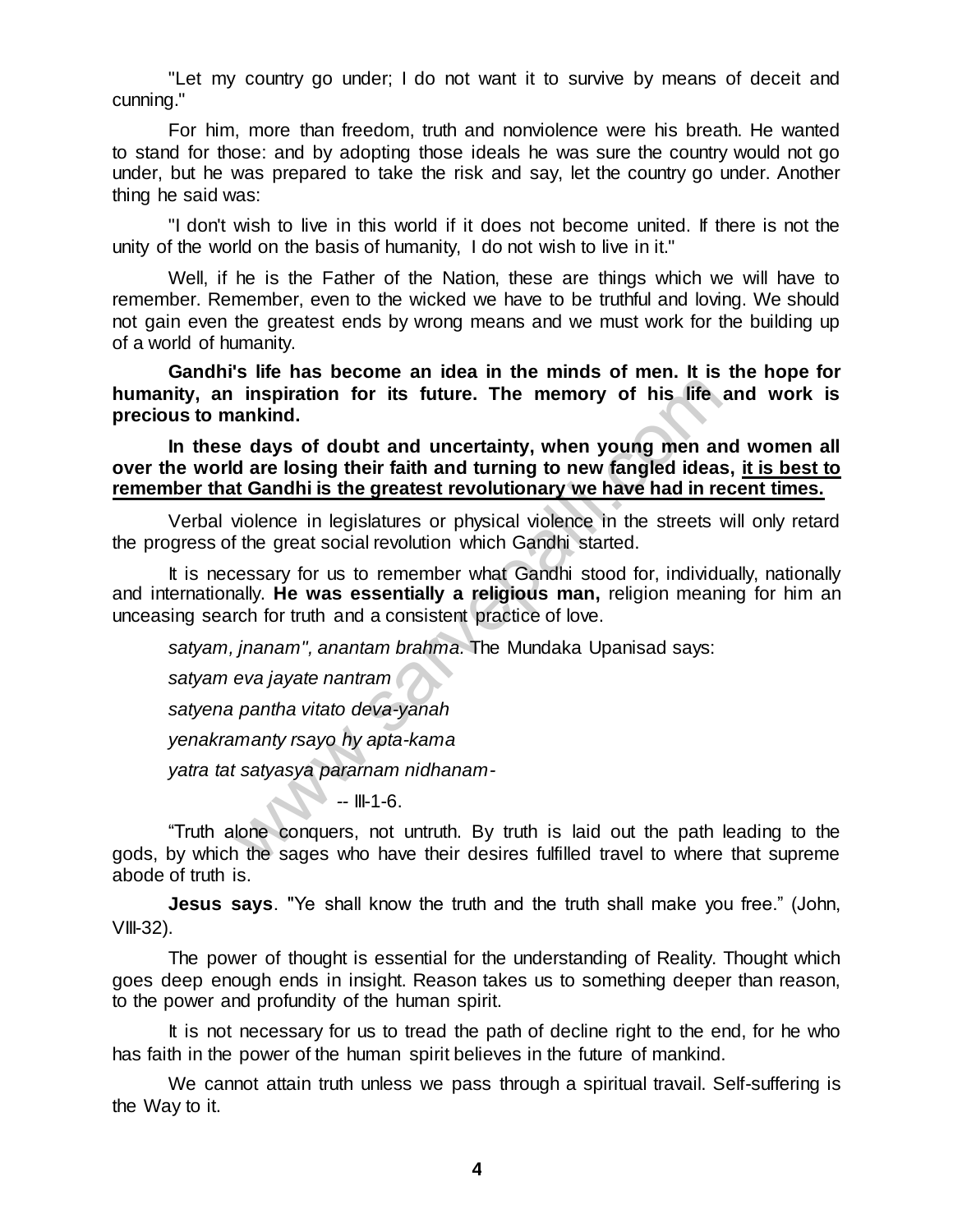The world will be healed if each individual begins the healing within himself. Gandhi said, "I am a mixture of good and evil, weakness and strength, violence and nonviolence; but *ahimsa* has no adulteration."

Truth in action is *ahimsa*, love. Truth and love, *satya* and *ahimsa*, are like the two sides of a coin." All great religions enjoin the practice of love. Gandhi says:

#### **"Nonviolence is complete innocence. Complete nonviolence is complete absence of ill-will against all that lives. Nonviolence is innocence in its active form, goodwill towards all life. It is pure love."**

Hatred deflects our thinking, endangers the very sense of humanity. Love of power takes the place of conscience.

Ahimsa requires us to promote the welfare of all, sarvodaya. The socialist implications of freedom were understood by Gandhi. He says:

**"There is no freedom for India so long as one man, no matter how-highly placed he may be, holds in the hollow of his hand the life, property and honor of millions of human beings. It is an artificial, unnatural and uncivilized institution. The end of it is an essential preliminary to freedom,** *swaraj***."**

Gandhi considered untouchability to be a curse and hated communal squabbles. All men are equal before God. If anyone looks down on a human being because he belongs to another faith, he commits a sin before God and man. Gandhi's movement contributed to the emancipation of women. National integration and world solidarity had been his steady objectives. If we are true followers of Gandhi, we should work for social and national integration, emancipation of women, absolute social equality, complete abolition of untouchability and caste discrimination, removal of economic disparities. is no freedom for India so long as one man, no matted y be, holds in the hollow of his hand the life, property than an beings. It is an artificial, unnatural and uncivilize sain essential preliminary to freedom, swaraj."<br>

Gandhi spelt out the moral principles on which civilizations rest: **truth and love**. If people everywhere respond to them truthfully, the world will be brought closer together and the darkness which we seen around us may be dispelled.

It is one of the paradoxes of history that we grow up through trial, error and confusion. We are half animal and half divine. We are straining upwards. We realize that through positive nonviolent action we can effect social and economic changes which once would have meant wars. Gandhi was deeply disturbed by the destructive fury of the years of partition but he was not frightened by it, for he had unshakable faith in the Supreme. Gandhi's words must be broadcast to the whole world:

## **"Have no fear. He who fears, hates; he who hates, kills. Break your sword and throw it away. So fear shall not touch you. I have been delivered from fear and desire in such a way that I know the power of God."**

In the present nuclear age, renunciation of war as a method of settling international disputes is imperative. To the question. "How will you meet the atom bomb?"

## **Gandhi replied: "I will not go underground. I will not go into shelters. I will come out in the open and let the pilot see that I have not the face of evil against him."**

This is a rebuke to the unbelievable levity with which we resort to violence. To reach this nonviolent frame of mind, human conscience has to be enlightened. Till then governments which are charged with the safety of millions have to use force where inevitable, while educating the people to grow better and get rid of the use of force.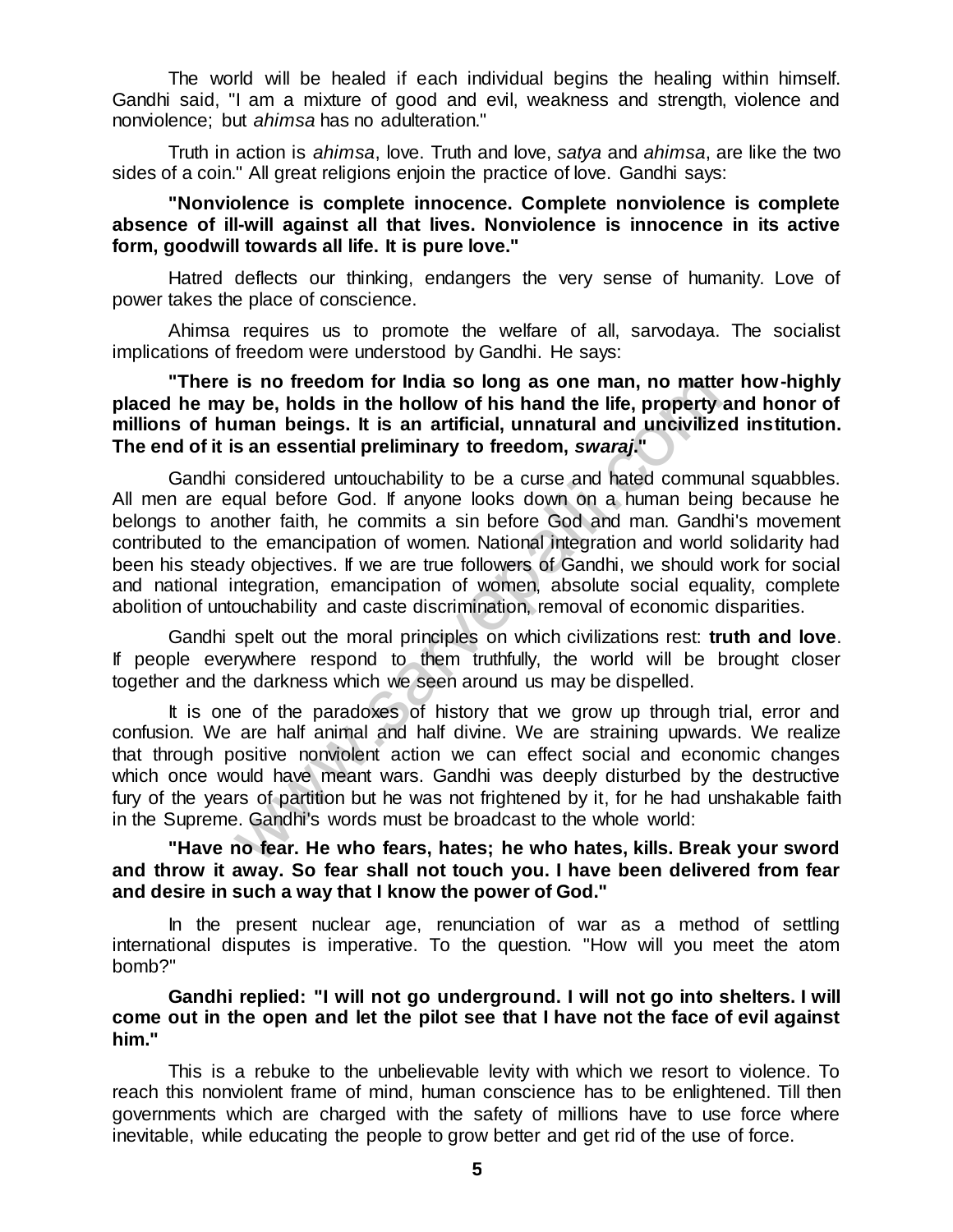Nonviolence is the highest ideal; it cannot be regarded as second to anything else. Gandhi says:

"There are two methods of fighting. The best and the most effective is not to defend at all but to remain at one's post risking every danger. The next best and equally honorable method is to strike truthfully in one's self-defense with weapons and place one's life in the greatest possible danger."

*idam brahmarn idam ksatram* 

*sapadapi sarad api* 

Or *sastrad api sastrad api* 

The *Kural* says:

**A man can be said to forbear only when he has the power to strike and strikes not; where he has not the power, what matters it whether he forbears or does not forbear.**

In its positive form, *ahimsa* means "the largest love, the greatest charity."

These ideals should inspire our work for peace, disarmament, racial equality and the economic development of all nations. Let the influence of love break through the dreadful chain of hate.

There have been great nations of the world, with wonderful penetration of intellect and great scientific leadership, which have come to grief. Let us ask the question as to what happened in our own times. We had the first World War. President Wilson of the USA announced that that war was being fought for making the world safe for democracy. What happened? Our little minds took control. We tried to suppress great peoples, we said that we must squeeze the Germans till the pips squeaked. The result was Hitler. Instead of making the world safe for democracy, we made it safe for dictatorships. Throughout the world petty and major dictatorships arose. **Example 19 and Solution** and the same summative term and the same sitive form, and impire our work for peace, disarmament, racial development of all nations. Let the influence of love bree of late.<br>
In a development of al

During the second World War, what did we say again? Provide the peoples of the world with the four freedoms. Have we provided people with freedom from fear? The nuclear developments have aroused in all of us the fear of a nightmare world. We cannot go to sleep without a sense of fear since the end of the second World War. Till today we have the cold war, though it may not be the hot war.

What is it that is lacking? It is here that Gandhiji comes to our rescue. He tells us that it is not enough to grow in intellect, to grow in body, to amass wealth. Let not people imagine that the one main interest in life is to acquire wealth, protect it, retain it. This is a kind of materialism that has dominated the peoples of the world. Their interest is not in the inward pursuits of life, but in external acquisitions. An acquisitive mind has produced a Slick society, and if we want to get rid of the sickness of our society, we have to supplement our education by a proper emphasis on ethics. Enlightenment and ethics are both essential for a proper system of education. The universities may provide us with scientific equipment, scientific training, they may give us all the knowledge that we have, but that knowledge should become illumined. It must become lustrous. What we learn must not be mere intellectual learning but must become something luminous which transforms our nature and makes us somewhat different from what we happen to be. Therefore, Gandhiji said, "Do not put all your stress on the material interests of life." Men are not satisfied with mere wealth. What shall it profit a man, says Jesus, if he gains the whole world but loses his own soul?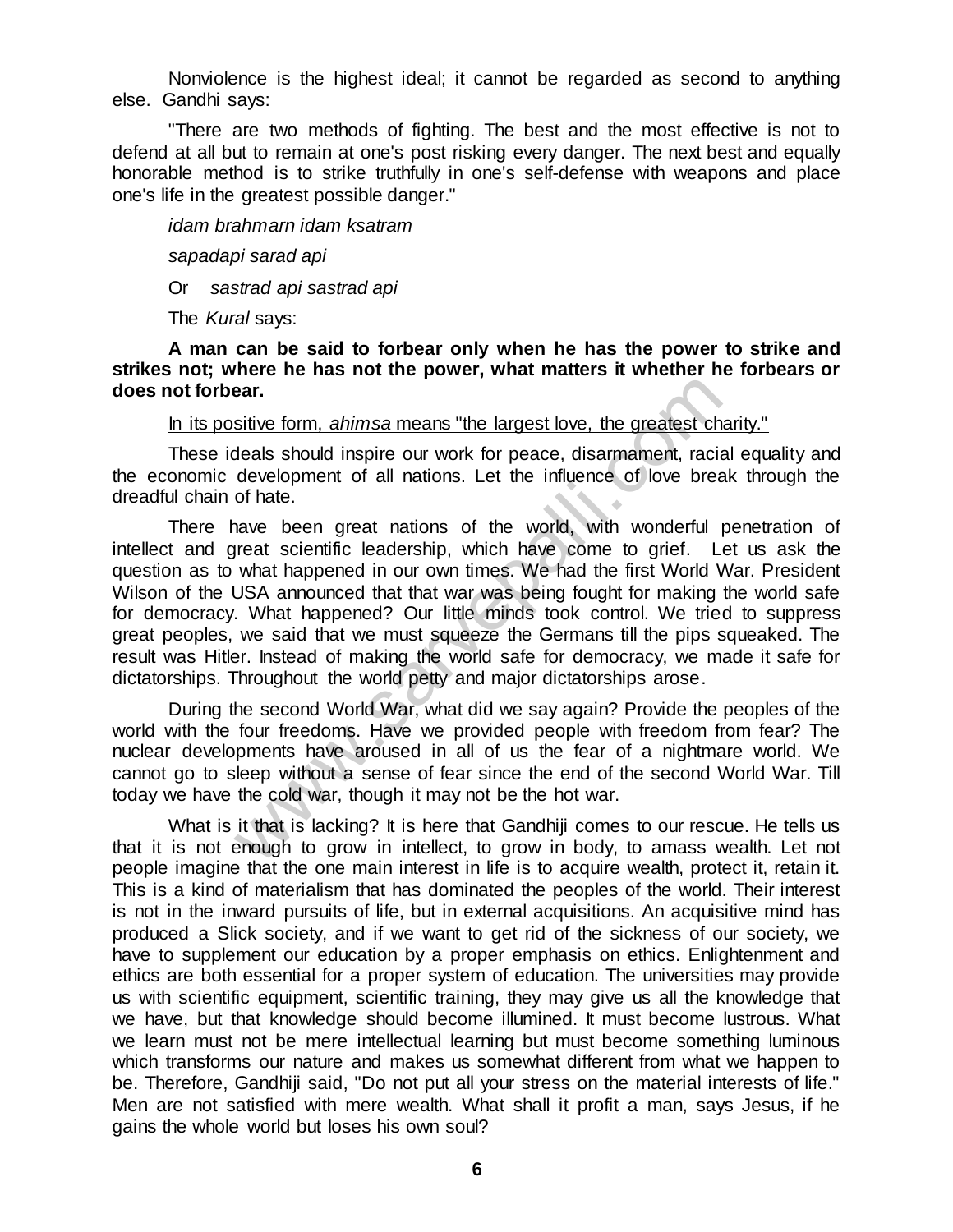Most of us are interested today in gaining control over the world. We are not developing the other aspect of our nature, the spiritual side of us which is being forgotten in this accumulation of the appurtenances of life. Life does not consist merely in its outer embroidery. It consists in inwardness, freedom. It is, therefore, an essential part of nature.

**When we talk of science,** what do we mean by science? Science means the remolding of environment. It is wrong to think that the purpose of education is lifeadjustment. It is life-enhancement, transforming life to suit our needs, to subject ourselves to the environment which is the opportunity given to this species to improve the environment, to change our nature.

That is the opportunity which is given to man, and it is possible because a human being can sit in judgment on nature; he does not become merely a creature of routine. He is something different from all other animals which are the victims of habit and sheer necessity and which are automata. That is not the way in which life can be improved.

Science itself tells us of the superiority of the human spirit to the whole material world. It is this human spirit that affirms that the world can be remolded, recast. All the changes that have taken place in this world from the beginning of history till today are changes that have taken place on account of the push which the human spirit has given to the forces of the world.

So science, if it affirms anything, does not affirm the omnipotence of matter, or the finality of materialism, but affirms the superiority of the human spirit to the material world. That is the lesson of science.

If we know that, we will be able to discover that there is an element in us which is not a matter of routine or rigidity, which is not a matter of mere automatism or habit, but which is something that transcends the whole past, something that makes us go forward.

We have done ever so many things in this world in the name of habit or tradition of which we are ashamed today. A generation later there will be many things of which we will be ashamed if we think of them—the way in which we are preparing these nuclear armaments for the destruction of one another. It is producing an atmosphere of fear. What we have to be freed from is fear itself, and this fear is there because man is not able to trust his brother man. Man is intended to be trustful, to be loving, to create and not to destroy. Because we have not held to that position, all these other troubles have come upon us. So it is that Gandhiji tells us about freedom from fear, *abhaya*: never to be afraid of What of what things will bring you. But if you think, you will see that these things themselves have been recast and that society has been reshaped. The present challenge is a challenge that we should re-create society, that we should not quarrel about political ideologies or religions but try to understand one another. which are automata. That is not the way in which life can be<br>itself tells us of the superiority of the human spirit to the with<br>ave taken place in this world row the world can be remolded,<br>ave taken place in this world fro

All the great scriptures of the world have affirmed one fact: as there are souls in this world, so are there pathways to God. Infinite is God, infinite the soul of man, and infinite the pathways. There is no need for us to stereotype them, to bring them down to any particular principle, rigidity or anything like that. We should beware of every kind of dogmatism, religious, philosophical or political. There is no occasion for the free spirit of man to be consigned to dogmas of any character. Gandhiji asserted in his prayer hymns and in his books that we should all worship one God and that we should not bother very much about the way in which we worship that God. If you go to a place where there is solemnity, where there is the spirit of religion, where people are looking not to